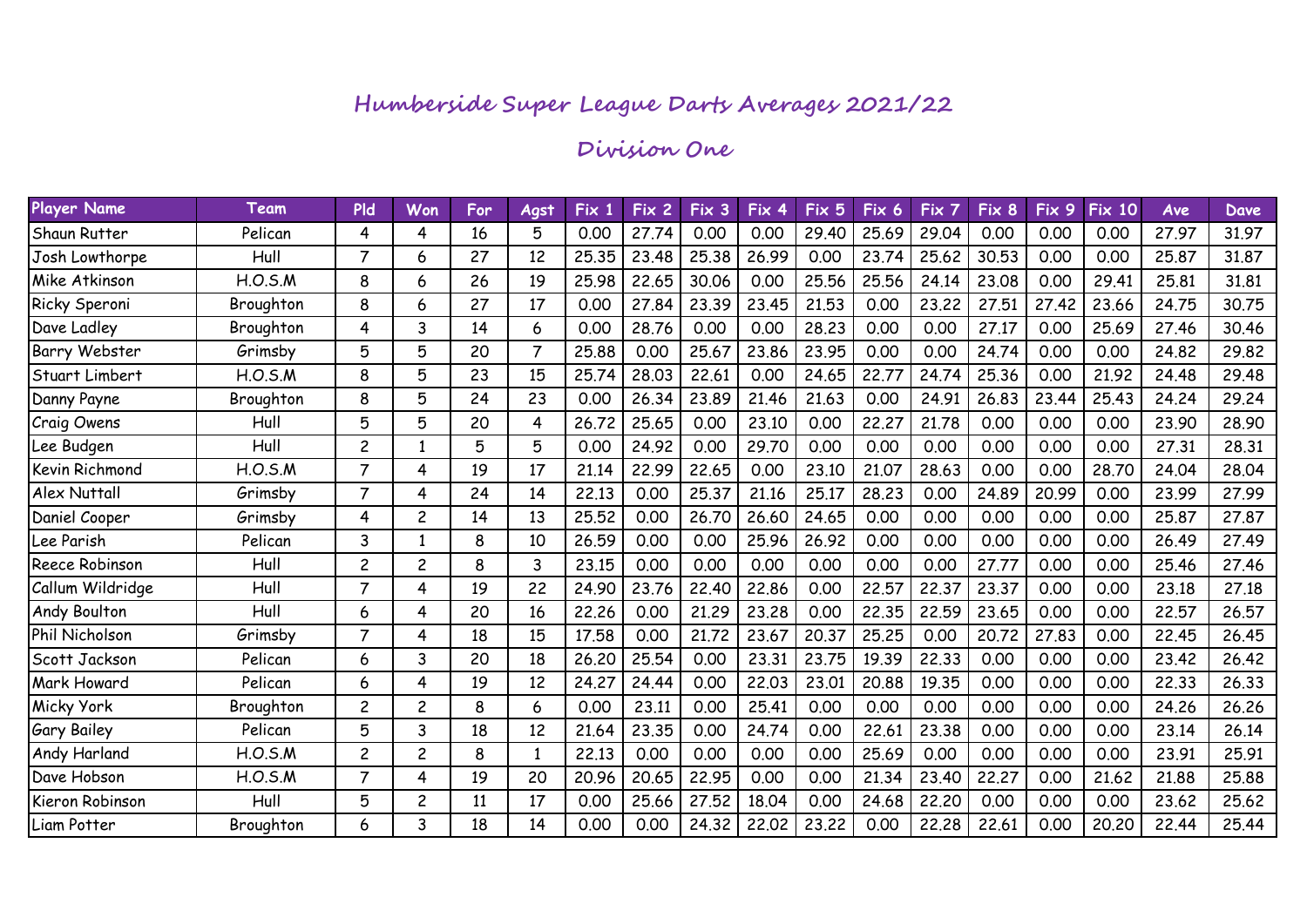| Lee Smith              | Pelican   | 1              | 1              | 4              | 0  | 24.44 | 0.00  | 0.00  | 0.00  | 0.00  | 0.00  | 0.00  | 0.00  | 0.00  | 0.00  | 24,44 | 25.44 |
|------------------------|-----------|----------------|----------------|----------------|----|-------|-------|-------|-------|-------|-------|-------|-------|-------|-------|-------|-------|
| Sam Hewson             | Grimsby   | 1              |                | 4              | 3  | 24,25 | 0.00  | 0.00  | 0.00  | 0.00  | 0.00  | 0.00  | 0.00  | 0.00  | 0.00  | 24,25 | 25.25 |
| Robbie Lickiss         | Hull      | $\overline{c}$ | 2              | 8              | 53 | 0.00  | 0.00  | 22.39 | 0.00  | 0.00  | 0.00  | 24.05 | 0.00  | 0.00  | 0.00  | 23,22 | 25,22 |
| Tommy Lishman          | Pelican   | 1              | 1              | 4              | 3  | 0.00  | 24.13 | 0.00  | 0.00  | 0.00  | 0.00  | 0.00  | 0.00  | 0.00  | 0.00  | 24.13 | 25.13 |
| Lance Potter           | Broughton | 8              | 3              | 22             | 25 | 0.00  | 21.54 | 22.42 | 21.82 | 24.64 | 0.00  | 23.12 | 21.28 | 20.43 | 21.38 | 22.08 | 25.08 |
| Robbie Smith           | Grimsby   | 6              | $\overline{c}$ | 13             | 21 | 21.61 | 0.00  | 22.05 | 0.00  | 25.05 | 21.49 | 0.00  | 24.40 | 21.91 | 0.00  | 22.75 | 24.75 |
| <b>Steve Tranmer</b>   | Hull      | $\overline{7}$ | 3              | 18             | 22 | 22,90 | 20.03 | 24.33 | 19.46 | 0.00  | 21.39 | 21.63 | 21.12 | 0.00  | 0.00  | 21.55 | 24.55 |
| <b>Richard Allen</b>   | H.O.S.M   | 6              | 2              | 18             | 17 | 20.91 | 21.61 | 22.08 | 0.00  | 0.00  | 0.00  | 20.60 | 25.69 | 0.00  | 23.63 | 22.42 | 24.42 |
| Daryn Gray             | H.O.S.M   | 3              | 1              | $\overline{7}$ | 10 | 0.00  | 0.00  | 24.14 | 0.00  | 22.32 | 0.00  | 0.00  | 0.00  | 0.00  | 22.47 | 22.98 | 23.98 |
| James Janney           | Grimsby   | $\overline{7}$ | 2              | 19             | 21 | 22,72 | 0.00  | 19.60 | 22.34 | 21.58 | 26.37 | 0.00  | 19.82 | 20,57 | 0.00  | 21.86 | 23.86 |
| <b>Roly Robinson</b>   | Hull      | 6              | 3              | 15             | 18 | 20.96 | 18.59 | 20.16 | 0.00  | 0.00  | 21.70 | 19.63 | 23.91 | 0.00  | 0.00  | 20,83 | 23.83 |
| <b>Andy Hammond</b>    | Grimsby   | 3              |                | $\overline{7}$ | 10 | 0.00  | 0.00  | 0.00  | 21.48 | 0.00  | 21.89 | 0.00  | 23.87 | 0.00  | 0.00  | 22.41 | 23.41 |
| Martin Crowther        | Broughton | $\overline{7}$ | 1              | 14             | 27 | 0.00  | 16.81 | 22.21 | 0.00  | 21,77 | 0.00  | 22,12 | 21.39 | 21.38 | 26.78 | 21.78 | 22,78 |
| Justin Hobson          | H.O.S.M   | 1              | 0              | 3              | 4  | 0.00  | 0.00  | 0.00  | 0.00  | 0.00  | 0.00  | 0.00  | 22.76 | 0.00  | 0.00  | 22.76 | 22.76 |
| David McDermott        | Grimsby   | 5              | $\overline{c}$ | 11             | 15 | 0.00  | 0.00  | 21.67 | 0.00  | 22.83 | 19.81 | 0.00  | 17.23 | 21.99 | 0.00  | 20.71 | 22.71 |
| <b>Trevor Holtby</b>   | Pelican   | 5              | 1              | 13             | 17 | 19.92 | 0.00  | 0.00  | 22,32 | 21.86 | 22.15 | 22,20 | 0.00  | 0.00  | 0.00  | 21.69 | 22.69 |
| Luke Potter            | Broughton | $\overline{7}$ | 1              | 15             | 24 | 0.00  | 17.36 | 22.22 | 22.53 | 23.73 | 0.00  | 21.43 | 21.40 | 19.45 | 0.00  | 21.16 | 22.16 |
| Andrew Thompson        | H.O.S.M   | 3              | 0              | 4              | 13 | 0.00  | 21.96 | 21.83 | 0.00  | 21.62 | 0.00  | 0.00  | 0.00  | 0.00  | 0.00  | 21.80 | 21.80 |
| Jamie Mcillmurray      | Grimsby   | $\overline{c}$ | 0              | $\overline{c}$ | 8  | 0.00  | 0.00  | 0.00  | 21.08 | 0.00  | 0.00  | 0.00  | 0.00  | 21.93 | 0.00  | 21.51 | 21.51 |
| Simon Harris           | Broughton | 5              | 1              | $\overline{7}$ | 18 | 0.00  | 18.68 | 0.00  | 20.72 | 0.00  | 0.00  | 19.36 | 0.00  | 19.41 | 22.91 | 20.22 | 21,22 |
| ewis Soar <sub>-</sub> | Grimsby   | $\mathbf{1}$   | 0              | $\mathbf{1}$   | 4  | 0.00  | 0.00  | 0.00  | 0.00  | 0.00  | 21.17 | 0.00  | 0.00  | 0.00  | 0.00  | 21.17 | 21.17 |
| <b>Kev Mooney</b>      | Pelican   | $\overline{c}$ | O              | $\mathsf{2}$   | 8  | 0.00  | 0.00  | 0.00  | 20.31 | 0.00  | 0.00  | 20.83 | 0.00  | 0.00  | 0.00  | 20,57 | 20.57 |
| Ian Rutter             | Pelican   | 5              | 2              | 10             | 15 | 0.00  | 18.05 | 0.00  | 18.75 | 15.58 | 20.62 | 19.66 | 0.00  | 0.00  | 0.00  | 18.53 | 20.53 |
| Mick Knaggs            | Pelican   | 4              | 1              | 8              | 15 | 20.01 | 16.08 | 0.00  | 0.00  | 21.10 | 20.43 | 0.00  | 0.00  | 0.00  | 0.00  | 19.41 | 20.41 |
| Aaron Shaw             | Broughton | 5              | $\Omega$       | $\overline{7}$ | 20 | 0.00  | 0.00  | 0.00  | 0.00  | 18.55 | 20,27 | 20.98 | 22.06 | 0.00  | 19.92 | 20,36 | 20,36 |
| Cameron Thompson       | Grimsby   | 3              | 0              | 4              | 12 | 20.85 | 17.55 | 0.00  | 0.00  | 0.00  | 0.00  | 19.09 | 0.00  | 0.00  | 0.00  | 19.16 | 19.16 |
| Cameron Thompson       | H.O.S.M   | 3              | 0              | $\overline{c}$ | 12 | 0.00  | 0.00  | 0.00  | 0.00  | 17.39 | 18.63 | 0.00  | 13.91 | 0.00  | 0.00  | 16.64 | 16.64 |
|                        |           |                |                |                |    |       |       |       |       |       |       |       |       |       |       |       |       |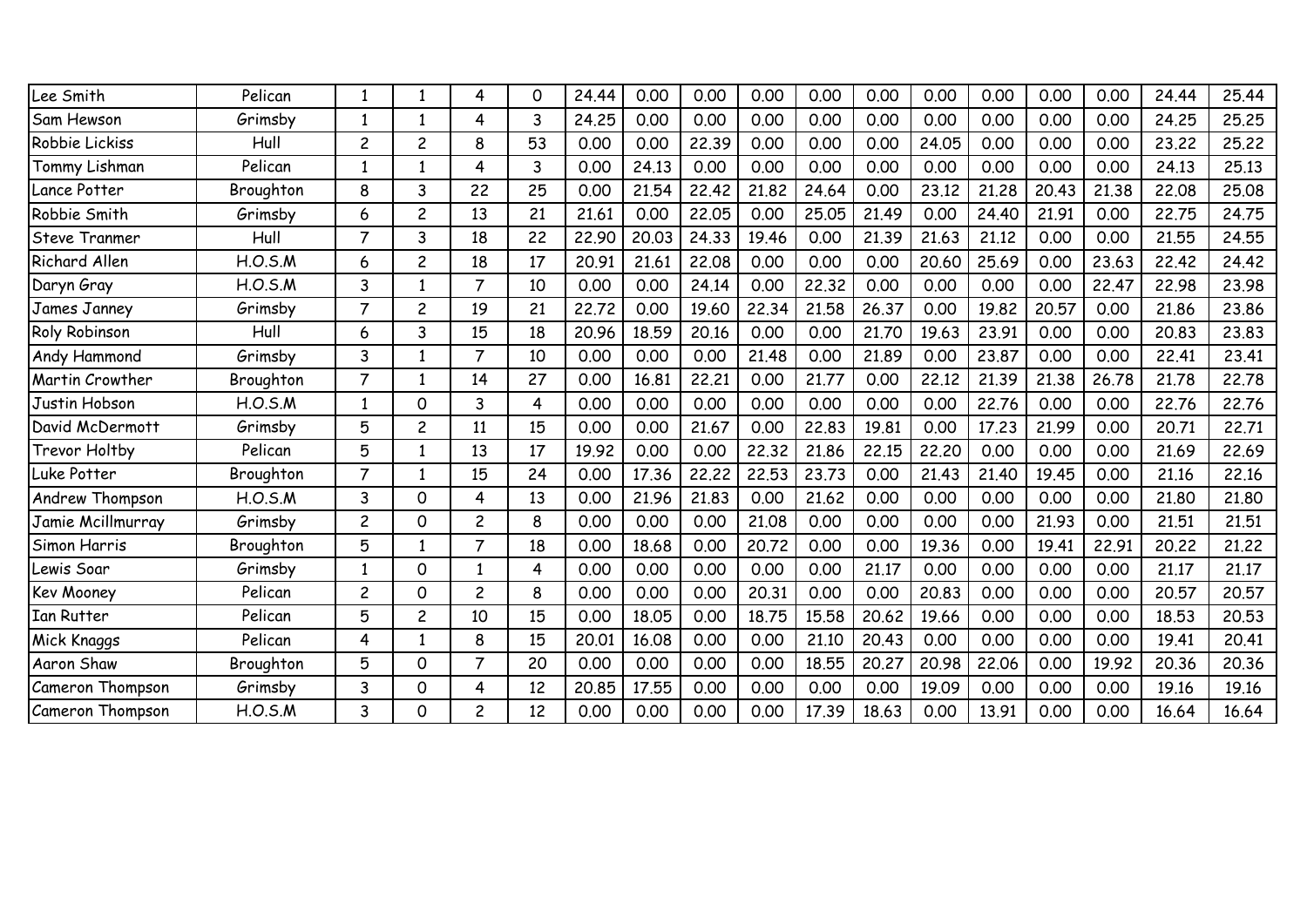#### **Division Two**

| Player Name           | Team                 | <b>PId</b>     | Won            | For | Agst           | Fix 1 | Fix 2 | Fix 3 | Fix 4 | Fix 5 | Fix 6 | Fix 7 | Fix 8 | Fix 9 | <b>Fix 10</b> | Ave   | <b>Dave</b> |
|-----------------------|----------------------|----------------|----------------|-----|----------------|-------|-------|-------|-------|-------|-------|-------|-------|-------|---------------|-------|-------------|
|                       |                      | 0              | 0              | 0   | 0              | 0.00  | 0.00  | 0.00  | 0.00  | 0.00  | 0.00  | 0.00  | 0.00  | 0.00  | 0.00          | ####  | ####        |
| Karl Corcoran         | Trinity A            | 8              | 7              | 30  | 10             | 26.37 | 0.00  | 29.04 | 25.72 | 25.63 | 26.46 | 0.00  | 26.03 | 25.34 | 30.11         | 26,84 | 33.84       |
| <b>Trevor Carlill</b> | Newport              | 8              | $\overline{7}$ | 29  | 10             | 26.72 | 24.10 | 0.00  | 28,23 | 24.07 | 26.54 | 24.44 | 0.00  | 24.74 | 27.96         | 25,85 | 32.85       |
| Gavin Lewis           | White Hart           | 8              | 6              | 30  | 12             | 0.00  | 27.70 | 23.18 | 25.48 | 23.86 | 25.05 | 0.00  | 24.44 | 25.49 | 24.57         | 24.97 | 30.97       |
| Liam Gordon           | Trinity A            | $\overline{7}$ | $\overline{7}$ | 28  | 12             | 24.77 | 0.00  | 18.90 | 0.00  | 23.72 | 24.76 | 0.00  | 22.02 | 26.92 | 26.44         | 23.93 | 30.93       |
| Lewis McGuigan        | Trinity A            | 8              | 7              | 29  | 13             | 24.14 | 0.00  | 18.36 | 26.62 | 26.05 | 22.85 | 0.00  | 16.63 | 27.09 | 22.52         | 23.03 | 30.03       |
| Christian Stevenson   | <b>Newport</b>       | $\overline{7}$ | 6              | 25  | 8              | 0.00  | 23.74 | 0.00  | 26,37 | 22.53 | 23.86 | 26.34 | 0.00  | 20.24 | 23.03         | 23.73 | 29.73       |
| David Blyth           | Newport              | $\overline{7}$ | 6              | 27  | 14             | 24.34 | 20.64 | 0.00  | 25.22 | 22.39 | 28.03 | 21.23 | 0.00  | 22.52 | 0.00          | 23.48 | 29.48       |
| Rich Nicholson        | White Hart           | $\overline{7}$ | 5              | 23  | 14             | 0.00  | 24.17 | 25.59 | 25.47 | 20.24 | 0.00  | 25.02 | 21.55 | 0.00  | 22.34         | 23.48 | 28.48       |
| Lewis Drabarek        | White Hart           | 6              | 6              | 24  | 6              | 0.00  | 0.00  | 22.96 | 24.07 | 20.19 | 0.00  | 23.03 | 0.00  | 19.51 | 21.70         | 21.91 | 27.91       |
| Mark Daly             | Newport              | 8              | 5              | 25  | 20             | 23.02 | 23.84 | 0.00  | 24.44 | 23.59 | 21.80 | 24.39 | 0.00  | 20.50 | 21.23         | 22.85 | 27.85       |
| Sean Hoodlass         | Trinity A            | 8              | 5              | 26  | 18             | 22.33 | 0.00  | 20.04 | 23.55 | 22.28 | 21.42 | 0.00  | 25.08 | 22.37 | 23.42         | 22.56 | 27.56       |
| Peter Berkeley        | White Hart           | 8              | 4              | 24  | 21             | 0.00  | 23.00 | 21.25 | 21.52 | 24.74 | 0.00  | 25.94 | 25.53 | 21.07 | 24.95         | 23.50 | 27.50       |
| <b>Steve Brookes</b>  | <b>Bridlington B</b> | $\overline{7}$ | 4              | 19  | 16             | 23.08 | 22.68 | 0.00  | 22.19 | 0.00  | 22.17 | 26.37 | 25.37 | 22.40 | 0.00          | 23.47 | 27.47       |
| James Andrews         | White Hart           | $\overline{7}$ | 4              | 22  | 16             | 0.00  | 21.09 | 23.39 | 26.02 | 20.88 | 0.00  | 0.00  | 25.69 | 22.18 | 22.92         | 23.17 | 27.17       |
| Carl Robinson         | White Hart           | 5              | 4              | 17  | 6              | 0.00  | 0.00  | 0.00  | 17.58 | 0.00  | 0.00  | 25.53 | 27,83 | 20.96 | 23.70         | 23,12 | 27,12       |
| Neil Dobson           | White Hart           | 1              |                | 4   | $\overline{c}$ | 0.00  | 0.00  | 0.00  | 0.00  | 26.06 | 0.00  | 0.00  | 0.00  | 0.00  | 0.00          | 26.06 | 27.06       |
| Chris McGurn          | Newport              | 5              | 4              | 18  | 11             | 22.91 | 21.75 | 0.00  | 22.45 | 0.00  | 0.00  | 0.00  | 0.00  | 20,28 | 21.22         | 21,72 | 25,72       |
| <b>Simon Potton</b>   | Howden A             | $\overline{7}$ | 3              | 16  | 24             | 18.74 | 16.16 | 19.58 | 0.00  | 19.94 | 18.96 | 21,22 | 19.68 | 0.00  | 23.68         | 22.57 | 25.57       |
| <b>Ian Rhodes</b>     | Howden A             | 5              | 3              | 14  | 13             | 20.75 | 19.46 | 0.00  | 0.00  | 0.00  | 21.94 | 0.00  | 23.05 | 0.00  | 24.99         | 22,04 | 25.04       |
| Ian Smith             | Newport              | 6              | 3              | 16  | 17             | 22,00 | 0.00  | 0.00  | 22.08 | 23.89 | 18.63 | 22.06 | 0.00  | 21.73 | 0.00          | 21.73 | 24.73       |
| Steve Adams           | <b>Bridlington B</b> | 5              | 3              | 14  | 12             | 18.12 | 21.94 | 19.94 | 20.64 | 0.00  | 0.00  | 24.96 | 0.00  | 0.00  | 0.00          | 21.12 | 24.12       |
| Julian Carpenter      | <b>Bridlington B</b> | 8              | 3              | 22  | 25             | 21.45 | 23.76 | 18.97 | 22,23 | 0.00  | 19.66 | 17.42 | 25.64 | 17.86 | 0.00          | 20,87 | 23.87       |
| <b>Andy Empson</b>    | Howden A             | $\overline{7}$ | 4              | 21  | 12             | 0.00  | 25.37 | 26.03 | 21.56 | 0.00  | 23.85 | 21.32 | 20.66 | 0.00  | 0.00          | 19.83 | 23.83       |
| <b>Gary Mills</b>     | White Hart           | 1              |                | 4   | 0              | 0.00  | 22.77 | 0.00  | 0.00  | 0.00  | 0.00  | 0.00  | 0.00  | 0.00  | 0.00          | 22,77 | 23.77       |
| <b>Shawn Hall</b>     | White Hart           | 6              | $\overline{c}$ | 18  | 20             | 0.00  | 18.73 | 21.06 | 21.25 | 20.94 | 19.89 | 0.00  | 0.00  | 25.98 | 0.00          | 21.31 | 23.31       |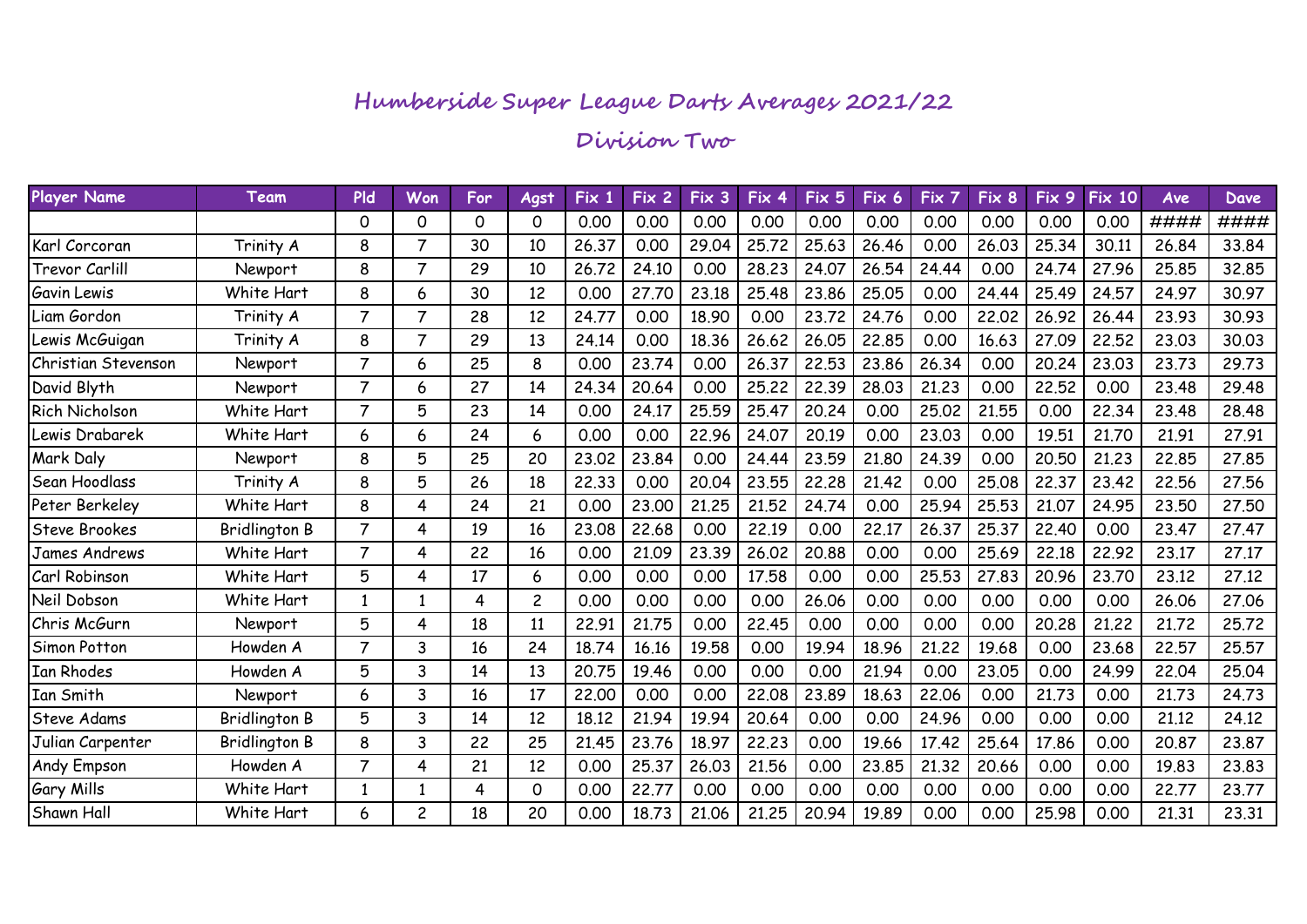| Pete Maloney       | Trinity A            | 8              | 3              | 24             | 27          | 20.89 | 0.00  | 18.33 | 20.75 | 20.04 | 22.83 | 0.00  | 19.64 | 17.33 | 22.42 | 20,28 | 23.28 |
|--------------------|----------------------|----------------|----------------|----------------|-------------|-------|-------|-------|-------|-------|-------|-------|-------|-------|-------|-------|-------|
| Anthony Procter    | Howden A             | 4              | 2              | 8              | 14          | 22.19 | 20.24 | 0.00  | 0.00  | 20.68 | 21.64 | 0.00  | 0.00  | 0.00  | 0.00  | 21.19 | 23.19 |
| Stuart Kennedy     | Howden A             | 4              | 3              | 12             | 6           | 16.70 | 0.00  | 19.85 | 0.00  | 24.15 | 19.62 | 0.00  | 0.00  | 0.00  | 0.00  | 20,08 | 23.08 |
| Chris Littlewood   | Howden A             | 8              | 2              | 19             | 28          | 22.76 | 20.99 | 17.17 | 0.00  | 21.44 | 23.70 | 18.66 | 19.31 | 0.00  | 20.86 | 20.61 | 22.61 |
| Lewis Kyle         | Howden A             | 4              | 3              | 13             | 8           | 0.00  | 0.00  | 18.85 | 0.00  | 0.00  | 0.00  | 18.73 | 16.98 | 0.00  | 20.31 | 18.72 | 21,72 |
| Harry Wilson       | Trinity A            | 3              |                | 6              | 8           | 0.00  | 0.00  | 0.00  | 21.95 | 0.00  | 0.00  | 0.00  | 0.00  | 19.51 | 20.42 | 20.63 | 21.63 |
| <b>Mikey Lewis</b> | White Hart           | $\mathbf{1}$   |                | 4              | $\mathbf 0$ | 0.00  | 0.00  | 0.00  | 0.00  | 0.00  | 0.00  | 0.00  | 20.36 | 0.00  | 0.00  | 20,36 | 21.36 |
| Neil Jackson       | Newport              | 5              | -1             | 7              | 16          | 18.18 | 19.05 | 0.00  | 0.00  | 22.95 | 18.67 | 0.00  | 0.00  | 0.00  | 21.55 | 20,08 | 21.08 |
| Chris Coultas      | <b>Bridlington B</b> | 8              | 1              | 13             | 30          | 21.76 | 18.61 | 18.58 | 18.48 | 0.00  | 20.97 | 19.11 | 20.51 | 21.32 | 0.00  | 19.92 | 20.92 |
| Ian Wilkinson      | Howden A             | $\overline{7}$ |                | 11             | 24          | 23.68 | 20.69 | 18,21 | 0.00  | 15.65 | 0.00  | 19.46 | 20.63 | 0.00  | 20.04 | 19.77 | 20.77 |
| Alan Winterburn    | <b>Bridlington B</b> | 5              |                | 7              | 17          | 19.01 | 0.00  | 18.96 | 23,26 | 0.00  | 20.46 | 0.00  | 16.93 | 0.00  | 0.00  | 19.72 | 20.72 |
| Jez Ward           | <b>Bridlington B</b> | 6              | -1             | 9              | 22          | 17.21 | 0.00  | 19.19 | 21.38 | 0.00  | 20.33 | 0.00  | 19.38 | 20.12 | 0.00  | 19.60 | 20.60 |
| Michael Tune       | Howden A             | $\overline{7}$ | 2              | 12             | 25          | 0.00  | 20.75 | 17.55 | 0.00  | 17.47 | 17.69 | 16.85 | 20.75 | 0.00  | 18.56 | 18.52 | 20.52 |
| Steve Brookes      | White Hart           |                |                | 4              | 3           | 0.00  | 0.00  | 0.00  | 0.00  | 0.00  | 0.00  | 0.00  | 0.00  | 0.00  | 19.31 | 19.31 | 20.31 |
| John Porrott       | Newport              | $\overline{c}$ | 0              |                | 8           | 0.00  | 0.00  | 0.00  | 0.00  | 18.49 | 0.00  | 21,70 | 0.00  | 0.00  | 0.00  | 20,10 | 20.10 |
| Keith Blakestone   | Trinity A            | $\overline{7}$ | 2              | 12             | 22          | 16.62 | 0.00  | 18,42 | 15.58 | 18.73 | 19.03 | 0.00  | 18.34 | 18.04 | 0.00  | 17,82 | 19.82 |
| Rich Carter        | White Hart           | 5              | 0              | 3              | 20          | 0.00  | 21.51 | 17.95 | 0.00  | 0.00  | 0.00  | 20.64 | 18.36 | 0.00  | 19.92 | 19.68 | 19.68 |
| Carl Palin         | Howden A             | $\overline{c}$ | 0              | 4              | 8           | 0.00  | 0.00  | 0.00  | 0.00  | 0.00  | 0.00  | 17.89 | 0.00  | 0.00  | 21.00 | 19.45 | 19.45 |
| Ryan Hustwaite     | <b>Bridlington B</b> | 4              | 0              | 4              | 16          | 0.00  | 0.00  | 0.00  | 0.00  | 0.00  | 19.81 | 18.79 | 18.14 | 16.39 | 0.00  | 18,28 | 18.28 |
| Ian Hustwaite      | <b>Bridlington B</b> | 5              | 1              | 5              | 18          | 17.09 | 17.05 | 19.08 | 15.84 | 0.00  | 0.00  | 16.28 | 0.00  | 0.00  | 0.00  | 17.07 | 18.07 |
| Luke Rutter        | Trinity A            | $\overline{c}$ | 0              | 2              | 8           | 17.14 | 0.00  | 0.00  | 0.00  | 0.00  | 18.91 | 0.00  | 0.00  | 0.00  | 0.00  | 18,03 | 18.03 |
| Eric Lishman       | Newport              | 5              | $\overline{c}$ | 8              | 13          | 13.48 | 17.88 | 0.00  | 18.56 | 0.00  | 17.63 | 0.00  | 0.00  | 0.00  | 12.46 | 16.00 | 18.00 |
| <b>Rich Andrew</b> | Bridlington B        | $\overline{c}$ | 0              | $\overline{c}$ | 8           | 0.00  | 0.00  | 18.10 | 0.00  | 0.00  | 17.53 | 0.00  | 0.00  | 0.00  | 0.00  | 17.82 | 17.82 |
| Chris Copeland     | Newport              | $\mathbf{1}$   | 0              | 0              | 4           | 0.00  | 0.00  | 0.00  | 0.00  | 0.00  | 17.56 | 0.00  | 0.00  | 0.00  | 0.00  | 17.56 | 17.56 |
| Keegan Charlton    | Trinity A            | $\overline{c}$ | 0              | 1              | 8           | 0.00  | 0.00  | 15,20 | 0.00  | 18.25 | 0.00  | 0.00  | 0.00  | 0.00  | 0.00  | 16.73 | 16.73 |
| Paul Yorke         | <b>Bridlington B</b> | 4              | $\Omega$       |                | 16          | 0.00  | 14.01 | 0.00  | 0.00  | 0.00  | 0.00  | 15.66 | 14.10 | 14.78 | 0.00  | 14.64 | 14.64 |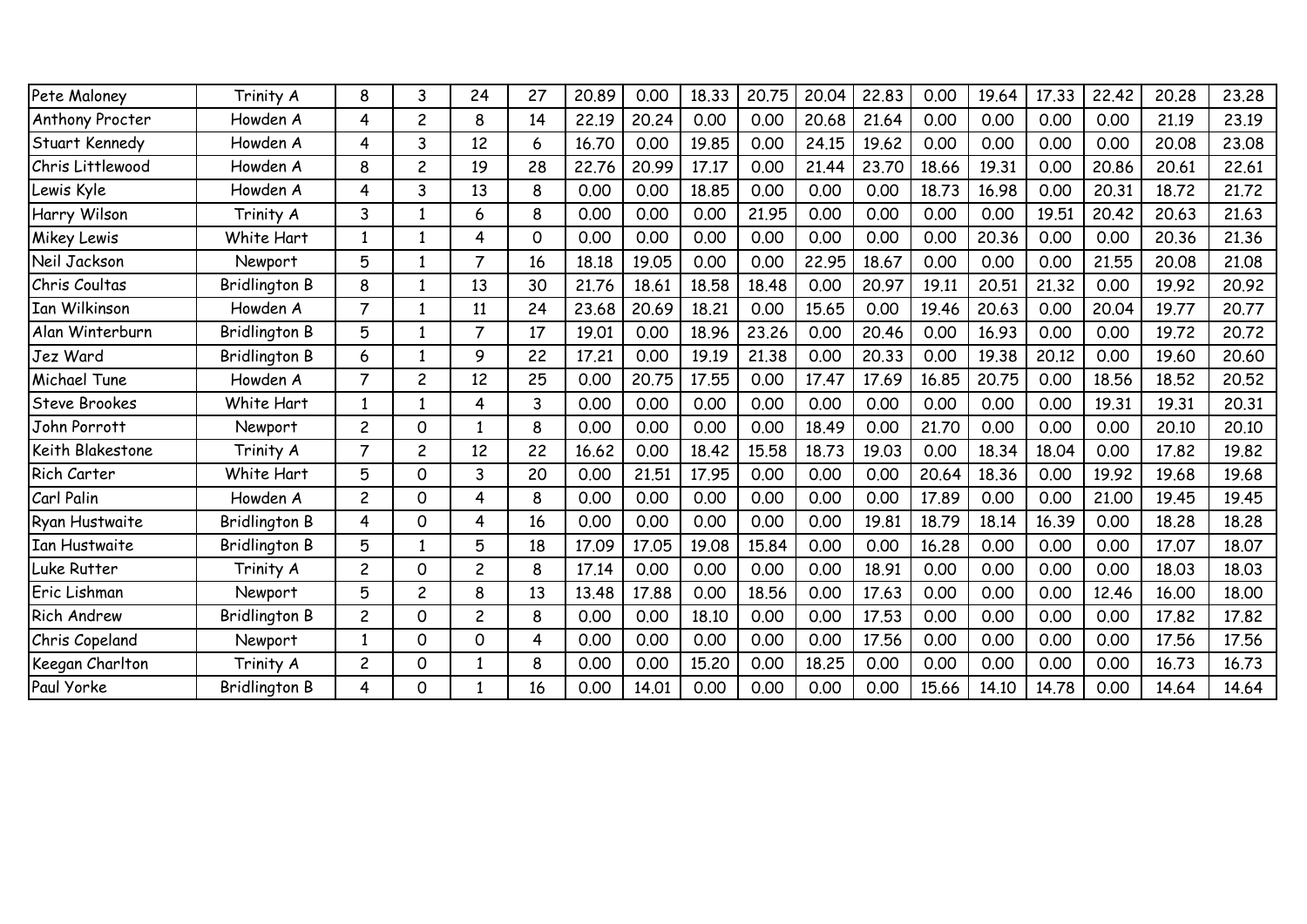#### **Division Three**

| <b>Player Name</b>     | Team          | <b>Pld</b>     | Won            | For | Agst | Fix 1 | Fix 2 | Fix 3 | Fix 4 | Fix 5 | Fix 6 | Fix 7 | Fix 8 | Fix 9 | <b>Fix 10</b> | Ave   | Dave  |
|------------------------|---------------|----------------|----------------|-----|------|-------|-------|-------|-------|-------|-------|-------|-------|-------|---------------|-------|-------|
|                        |               | 0              | 0              | 0   | 0    | 0.00  | 0.00  | 0.00  | 0.00  | 0.00  | 0.00  | 0.00  | 0.00  | 0.00  | 0.00          | ####  | ####  |
| Stuart Pritchard       | Mayflower     | 10             | 9              | 38  | 10   | 23.58 | 17.73 | 20.24 | 22.06 | 20.13 | 20.66 | 25.37 | 23,22 | 22.79 | 21.06         | 21.68 | 30.68 |
| Andy Arnott            | Brandesburton | 10             | 10             | 40  | 14   | 16.70 | 17.94 | 19.55 | 16.84 | 19.99 | 23.27 | 19.09 | 20.30 | 22.25 | 19.98         | 19.59 | 29.59 |
| <b>Jack Stevens</b>    | Mayflower     | 9              | 8              | 34  | 14   | 19.37 | 17.34 | 25.69 | 22,60 | 0.00  | 19.46 | 22.77 | 19.73 | 21.83 | 23.03         | 21.31 | 29.31 |
| <b>Russ Kay</b>        | Bridlington A | 8              | 8              | 32  | 18   | 19.50 | 19.32 | 21.02 | 0.00  | 19.01 | 19.26 | 21.74 | 0.00  | 18.61 | 17.36         | 19.48 | 27.48 |
| Andy Wheeler           | Bridlington A | 9              | $\overline{7}$ | 34  | 16   | 16.98 | 19.09 | 20.19 | 23.03 | 17.48 | 0.00  | 21.67 | 21.78 | 19.65 | 22.81         | 20.30 | 27.30 |
| Raymond Heppinstall    | Howden B      | 10             | 6              | 31  | 23   | 18.09 | 18.84 | 20.88 | 19.96 | 17.48 | 21.62 | 21.09 | 20.42 | 26.30 | 19.32         | 20,40 | 26.40 |
| Steve McDonald         | Bridlington A | 10             | 8              | 35  | 21   | 18.41 | 19.09 | 17.60 | 18.41 | 17.13 | 20.23 | 17.63 | 17.58 | 18.54 | 17.37         | 18.20 | 26.20 |
| John Stannard          | Howden B      | 10             | 7              | 31  | 24   | 18.28 | 19.86 | 18.99 | 19.71 | 20.08 | 17.28 | 15.56 | 19.03 | 19.35 | 18.63         | 18.68 | 25.68 |
| Nigel Langton          | Mayflower     | 10             | 5              | 31  | 24   | 21.55 | 16.47 | 19.58 | 20.71 | 21.42 | 19.83 | 18.13 | 21.08 | 18.32 | 18.53         | 19.56 | 24.56 |
| <b>Dale Fusey</b>      | Mayflower     | 9              | 5              | 23  | 25   | 17.05 | 23.64 | 20.43 | 19.69 | 20.17 | 17.50 | 21.70 | 15.17 | 17.46 | 0.00          | 19.20 | 24.20 |
| Terry Jackson          | Brandesburton | $\overline{7}$ | 5              | 23  | 18   | 16.57 | 17.45 | 0.00  | 21.79 | 18.56 | 19.02 | 20.30 | 18.76 | 0.00  | 0.00          | 18.92 | 23.92 |
| <b>Clive Waterfall</b> | Bridlington A | 9              | 4              | 25  | 27   | 0.00  | 20.23 | 15.29 | 20.57 | 18.31 | 23.25 | 20.08 | 20.24 | 20.55 | 19.65         | 19,80 | 23.80 |
| <b>Phil Baines</b>     | Mayflower     | 10             | 5              | 34  | 25   | 17.04 | 19.25 | 23.03 | 17.02 | 18.56 | 17.74 | 20.59 | 17.97 | 17.37 | 17.78         | 18.64 | 23.64 |
| Tony Clegg             | Brandesburton | 4              | 3              | 15  | 8    | 0.00  | 0.00  | 18.46 | 22.83 | 0.00  | 0.00  | 17.33 | 20.82 | 0.00  | 0.00          | 19.86 | 22.86 |
| Mally Hayton           | Brandesburton | 8              | 4              | 17  | 24   | 0.00  | 17.76 | 0.00  | 18.53 | 18.23 | 19.68 | 17.32 | 16.04 | 21.36 | 19.66         | 18.57 | 22.57 |
| Neil Tattersall        | Howden B      | 8              | 4              | 25  | 23   | 19.38 | 0.00  | 19.08 | 16.75 | 21.09 | 17.71 | 15.63 | 0.00  | 17.88 | 17.50         | 18.13 | 22.13 |
| Andy Crozier           | Brandesburton | $\overline{7}$ | 3              | 17  | 18   | 16.71 | 0.00  | 14.49 | 0.00  | 19.86 | 20.24 | 24.44 | 0.00  | 19.13 | 17.86         | 18.96 | 21.96 |
| Adrian Kirk            | Brandesburton | 9              | 5              | 27  | 29   | 0.00  | 17.55 | 18.39 | 15.44 | 17.23 | 17.50 | 17.10 | 15.94 | 16.02 | 16.94         | 16.90 | 21.90 |
| Barry Balaban          | Bridlington A | 8              | 3              | 21  | 22   | 20.50 | 0.00  | 17.60 | 0.00  | 18.96 | 15.80 | 20.66 | 17.74 | 17.23 | 19.65         | 18,52 | 21.52 |
| Danny Girling          | Brandesburton | 10             | 3              | 22  | 29   | 17.35 | 18.17 | 17.45 | 16.01 | 18.46 | 19.91 | 20.43 | 19.91 | 17.42 | 18.74         | 18.39 | 21.39 |
| Daniel Keaney          | Mayflower     | 10             | 5              | 27  | 31   | 18.08 | 19.43 | 17.55 | 14.14 | 17.45 | 11.92 | 15.06 | 16.09 | 16.14 | 17.19         | 16.31 | 21.31 |
| Tom Palmer             | Howden B      | 10             | 3              | 26  | 32   | 17.19 | 17.58 | 18.42 | 18.96 | 17.28 | 18.17 | 16.73 | 17.91 | 20.57 | 20.14         | 18.30 | 21.30 |
| Callum Jewitt          | Mayflower     | $\mathbf{1}$   | 0              | 3   | 4    | 0.00  | 0.00  | 0.00  | 20.14 | 0.00  | 0.00  | 0.00  | 0.00  | 0.00  | 0.00          | 20.14 | 20.14 |
| <b>Bob Huitt</b>       | Bridlington A | 10             | 4              | 25  | 30   | 15.31 | 19.23 | 14.84 | 17.32 | 15.78 | 13.18 | 14.30 | 17.89 | 19.06 | 13.10         | 16.00 | 20.00 |
| Micky Douthwaite       | Bridlington A | $\mathbf{1}$   | -1             | 4   | 0    | 18.91 | 0.00  | 0.00  | 0.00  | 0.00  | 0.00  | 0.00  | 0.00  | 0.00  | 0.00          | 18.91 | 19.91 |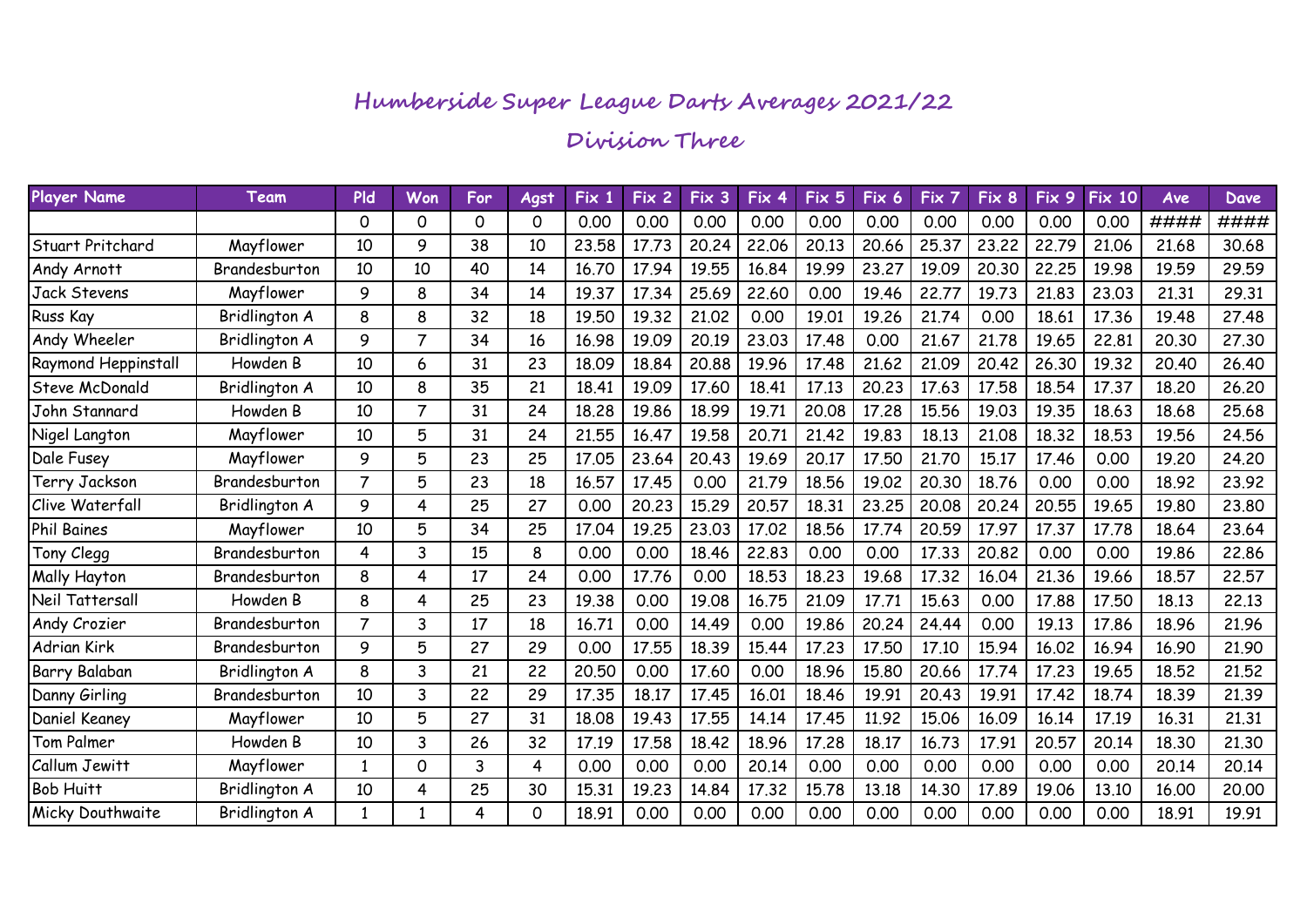| Paul Maddison        | Mayflower     |                |   | 4              | 2  | 0.00  | 0.00  | 0.00  | 0.00  | 0.00  | 0.00  | 0.00  | 0.00  | 0.00  | 18.79 | 18.79 | 19.79 |
|----------------------|---------------|----------------|---|----------------|----|-------|-------|-------|-------|-------|-------|-------|-------|-------|-------|-------|-------|
| <b>Richard Evans</b> | Brandesburton | 4              |   | 15             | 14 | 19.09 | 18.15 | 15.85 | 17.31 | 0.00  | 0.00  | 0.00  | 0.00  | 0.00  | 0.00  | 17.60 | 19.60 |
| Nick Briggs          | Howden B      | 8              | 3 | 16             | 26 | 14.71 | 16.12 | 20,21 | 15.66 | 17.09 | 0.00  | 0.00  | 13.98 | 18.47 | 13.32 | 16,20 | 19.20 |
| Mark Robinson        | Howden B      | 6              |   | 15             | 19 | 15,23 | 15.30 | 15.77 | 0.00  | 0.00  | 17.04 | 0.00  | 0.00  | 13.10 | 17.85 | 15.72 | 18.72 |
| Steven Huntley       | Mayflower     | $\overline{c}$ | Ω | 4              | 8  | 0.00  | 0.00  | 0.00  | 0.00  | 17.98 | 0.00  | 18.97 | 0.00  | 0.00  | 0.00  | 18.48 | 18.48 |
| Steve Hughes         | Bridlington A | 10             |   | 18             | 35 | 15.18 | 15.83 | 15.31 | 18.41 | 13.10 | 16.53 | 17.17 | 17.09 | 15.67 | 16.14 | 16.04 | 18.04 |
| Dan Dales            | Brandesburton | 3              | Ω | 8              | 16 | 16.85 | 18.46 | 18.81 | 0.00  | 0.00  | 0.00  | 0.00  | 0.00  | 0.00  | 0.00  | 18.04 | 18.04 |
| Scott Forrington     | Mayflower     | 3              | 0 | 5              | 12 | 0.00  | 0.00  | 0.00  | 0.00  | 17.75 | 16.46 | 0.00  | 19.53 | 0.00  | 0.00  | 17.91 | 17.91 |
| <b>Ricky Painter</b> | Brandesburton | 4              |   | 13             | 15 | 15.80 | 0.00  | 0.00  | 0.00  | 0.00  | 13.46 | 0.00  | 14.02 | 17.78 | 0.00  | 15.27 | 16.27 |
| <b>Andy Rhodes</b>   | Brandesburton | $\overline{c}$ | 0 | 3              | 8  | 0.00  | 0.00  | 0.00  | 0.00  | 15.42 | 0.00  | 0.00  | 0.00  | 0.00  | 16.87 | 16.15 | 16.15 |
| Steve Sampson        | Mayflower     | 3              | 0 | 5.             | 12 | 15.79 | 15.90 | 16.35 | 0.00  | 0.00  | 0.00  | 0.00  | 0.00  | 0.00  | 0.00  | 16.01 | 16.01 |
| Rob Verity           | Howden B      | 5              | 0 | $\overline{c}$ | 20 | 0.00  | 0.00  | 0.00  | 15.19 | 13.01 | 0.00  | 14.03 | 12.64 | 15.33 | 0.00  | 14.04 | 14.04 |
| Andy Leighton        | Howden B      | 4              | 0 | 4              | 16 | 0.00  | 14.17 | 0.00  | 0.00  | 0.00  | 11.67 | 16.11 | 12.94 | 0.00  | 0.00  | 13.72 | 13.72 |
| Peter Limm           | Howden B      | 9              |   | 0              | 32 | 16.75 | 0.00  | 13.82 | 12.07 | 16.29 | 14.82 | 13.01 | 11.60 | 0.00  | 14.59 | 12.55 | 12.55 |
| John Cookson         | Bridlington A | $\overline{c}$ |   |                | 8  | 0.00  | 0.00  | 0.00  | 0.00  | 0.00  | 13.03 | 0.00  | 11.49 | 0.00  | 0.00  | 12,26 | 12,26 |